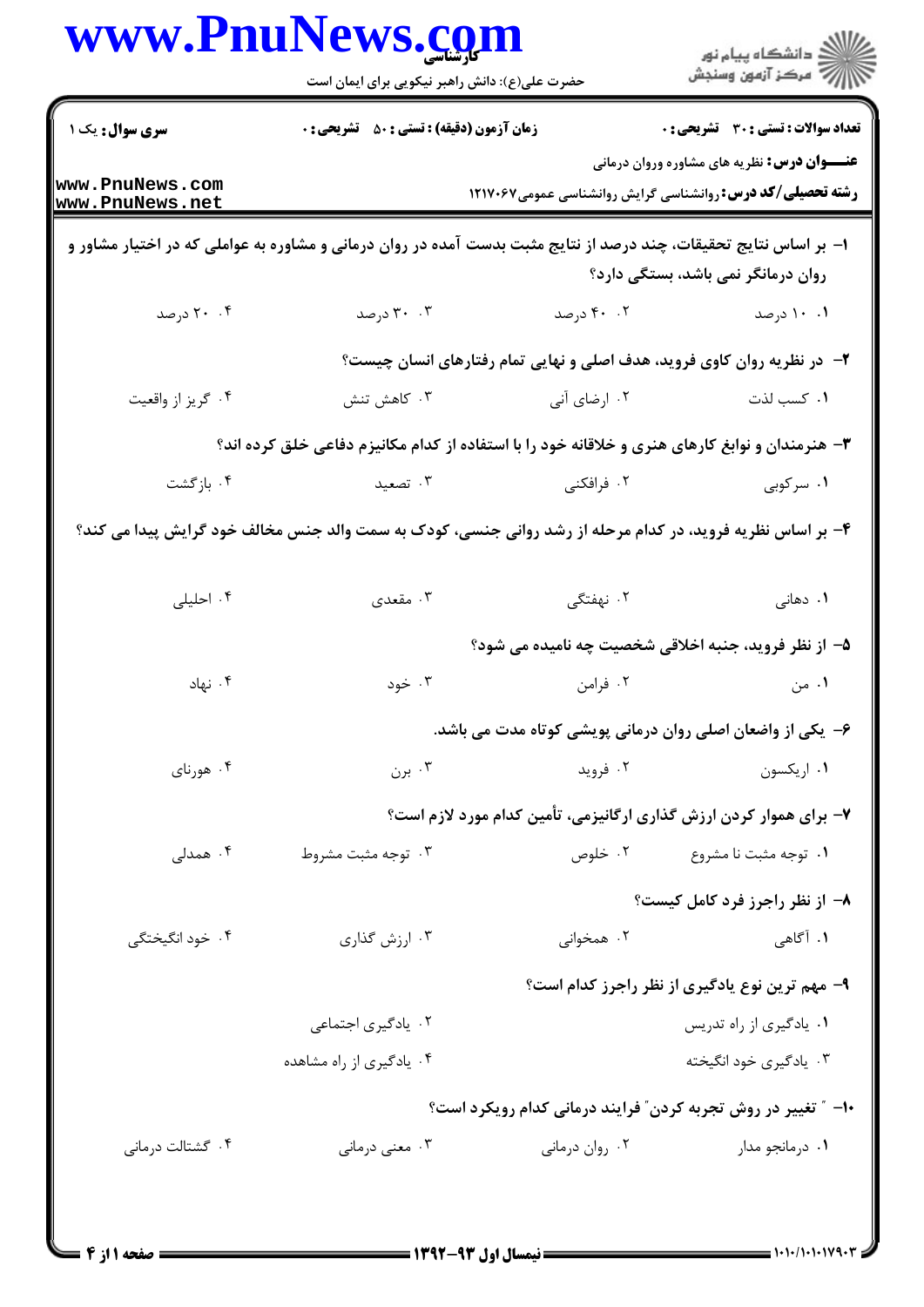|                                    | حضرت علی(ع): دانش راهبر نیکویی برای ایمان است      |                                                                                                                  | ڪ دانشڪاه پيام نور<br>//> مرڪز آزمون وسنڊش          |
|------------------------------------|----------------------------------------------------|------------------------------------------------------------------------------------------------------------------|-----------------------------------------------------|
| <b>سری سوال : ۱ یک</b>             | <b>زمان آزمون (دقیقه) : تستی : 50 ٪ تشریحی : 0</b> |                                                                                                                  | <b>تعداد سوالات : تستی : 30 ٪ تشریحی : 0</b>        |
| www.PnuNews.com<br>www.PnuNews.net |                                                    | <b>رشته تحصیلی/کد درس:</b> روانشناسی گرایش روانشناسی عمومی۱۲۱۷۰۶۷                                                | <b>عنـــوان درس:</b> نظریه های مشاوره وروان درمانی  |
|                                    |                                                    | 11– اختلالات هراس و بی خوابی را از طریق کدام راهبرد رویکرد معنا درمانی، می توان درمان کرد؟                       |                                                     |
| ۰۴ ارتباطی                         | ۰۳ معنا درمانی                                     | ۰۲ روان تحلیل گری                                                                                                | ۰۱ شناختی                                           |
|                                    |                                                    | ۱۲– در کدام روش با طرح ۵٪ سوال متوالی به فرد کمک می شود تا در مسائل لاینحل خود، بیشترین اعمال معنی دار را بیابد؟ |                                                     |
|                                    | ۰۲ تعدیل نگرش                                      |                                                                                                                  | ٠١ تعليم حساسيت به معنا                             |
|                                    | ۰۴ قصد متناقض                                      |                                                                                                                  | ۰۳ بازتاب زدایی                                     |
|                                    |                                                    | ۱۳- کدام نظریه پرداز گشتالتی بر آگاهی و رابطه با خود و دیگران تأکید می شود؟                                      |                                                     |
| ۰۴ پرلز                            | ۰۳ آدلر                                            | ۰۲ برن                                                                                                           | ۰۱ الیس                                             |
|                                    |                                                    | ۱۴– طبق نظرچه کسی خشم تعیین کننده سلامت روان است؟                                                                |                                                     |
| ۰۴ راجرز                           | ۰۳ آدلر                                            | ۰۲ فروید                                                                                                         | ۰۱ پرلز                                             |
|                                    |                                                    |                                                                                                                  | ۱۵– اصل اساسی در نظریه گشتالت درمانی پرلز کدام است؟ |
|                                    | ۰۲ تبدیل حمایت محیطی به حمایت خود                  | ۰۱ يگانه سازي و بيگانه سازي                                                                                      |                                                     |
|                                    | ۰۴ موقعیت های ناتمام                               |                                                                                                                  | ۰۳ احساس گناه و هشیاری                              |
|                                    |                                                    | ۱۶- چه کسی در شکل گیری و گسترش دیدگاه شناختی نقش تعیین کننده ای داشت؟                                            |                                                     |
| ۰۴ راجرز                           | ۰۳ مایکل بام                                       | ۰۲ برن                                                                                                           | ۰۱ آدلر                                             |
|                                    |                                                    | ۱۷– در کدام دیدگاه، علت مشکلات روان شناختی انسان، تصورات غلط، افکار معیوب و باورهای غیر منطقی است؟               |                                                     |
| ۰۴ اجتماعی                         | ۰۳ روانکاوي                                        | ۰۲ شناختی                                                                                                        | ۰۱ ارتباطی                                          |
|                                    |                                                    | ۱۸– تأکید بیش از حد بر روی جزء منفی یک موقعیت و نادیده گرفتن جنبه های مثبت آن موقعیت، به کدام مفهوم دلالت می     | كند؟                                                |
| ۰۴ شخصی سازی                       | ۰۳ انتزاع انتخابی                                  | ۰۲ تعمیم بیش از حد                                                                                               | ٠١ استنباط دلبخواهي                                 |
|                                    |                                                    |                                                                                                                  | ۱۹- شیوه آموزش خود- آموزی توسط چه کسی ابداع شد؟     |
| ۰۴ آدلر                            | ۰۳ اپیکتتوس                                        | ۰۲ لازاروس                                                                                                       | ۰۱ مایکل بام                                        |
|                                    |                                                    | <b>۲۰</b> - شروع جنبه " بالغ " شخصیت از دیدگاه برن در چه سنی است؟                                                |                                                     |
| ۰. ۱۰ ماهگی                        | ۰۳ ۱۴ سالگی                                        | ۰۲ ۸ ماهگی                                                                                                       | ۱. ۱۲ سالگی                                         |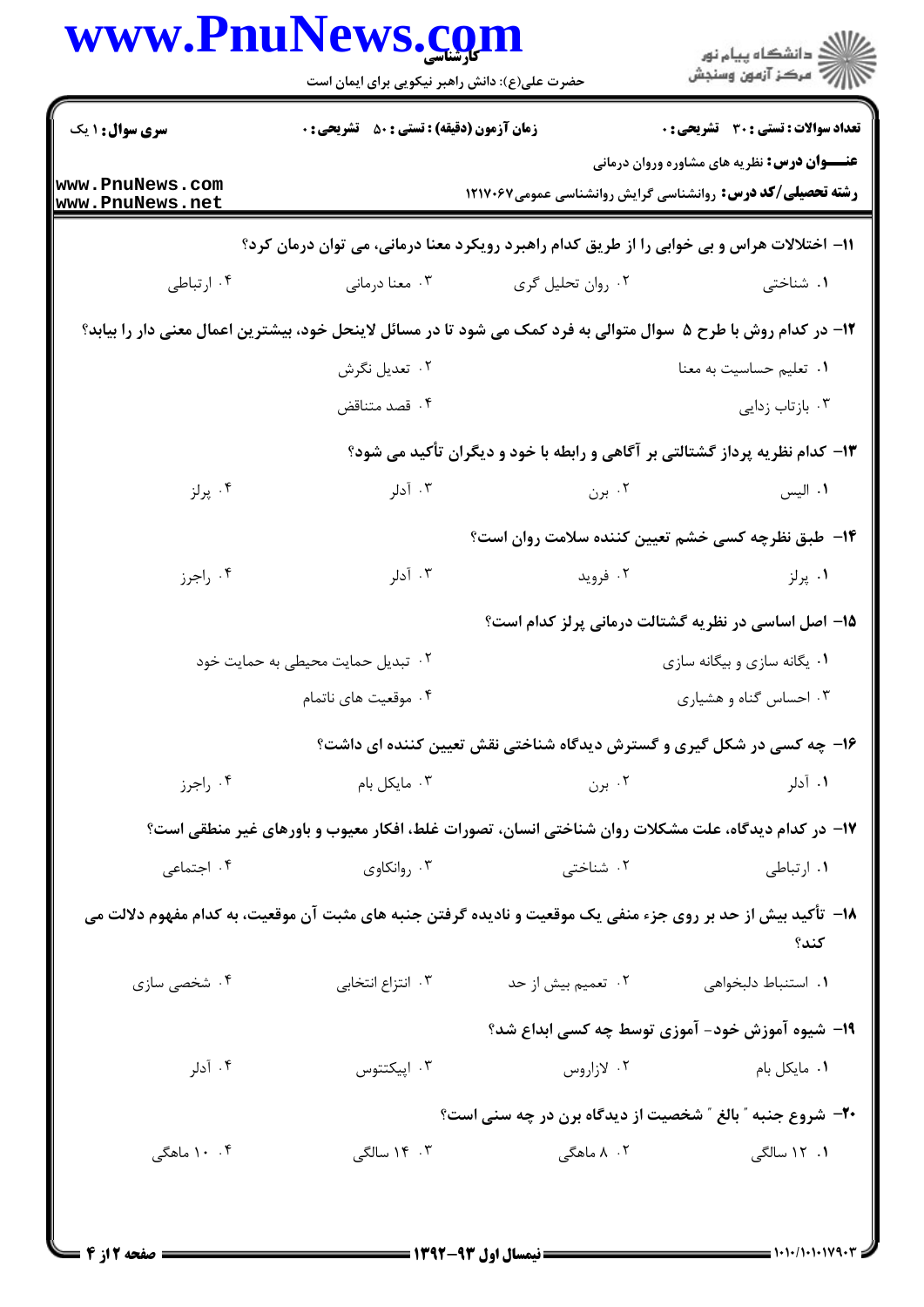| <b>زمان آزمون (دقیقه) : تستی : 50 ٪ تشریحی : 0</b>                 |                                | <b>تعداد سوالات : تستی : 30 ٪ تشریحی : 0</b>                                                                                                                                                                                                                                                                                                                                                                                                                                                                                                                                                                                                                                                                                                  |  |
|--------------------------------------------------------------------|--------------------------------|-----------------------------------------------------------------------------------------------------------------------------------------------------------------------------------------------------------------------------------------------------------------------------------------------------------------------------------------------------------------------------------------------------------------------------------------------------------------------------------------------------------------------------------------------------------------------------------------------------------------------------------------------------------------------------------------------------------------------------------------------|--|
|                                                                    |                                | <b>عنـــوان درس:</b> نظریه های مشاوره وروان درمانی<br><b>رشته تحصیلی/کد درس:</b> روانشناسی گرایش روانشناسی عمومی1۲۱۷۰۶۷                                                                                                                                                                                                                                                                                                                                                                                                                                                                                                                                                                                                                       |  |
|                                                                    |                                |                                                                                                                                                                                                                                                                                                                                                                                                                                                                                                                                                                                                                                                                                                                                               |  |
| ۰۲ واکنش سازی                                                      |                                | ۰۱ آلودگی بالغ                                                                                                                                                                                                                                                                                                                                                                                                                                                                                                                                                                                                                                                                                                                                |  |
| ۰۴ فرافکنی                                                         |                                | ۰۳ آلودگی به وسیله کودک                                                                                                                                                                                                                                                                                                                                                                                                                                                                                                                                                                                                                                                                                                                       |  |
|                                                                    |                                |                                                                                                                                                                                                                                                                                                                                                                                                                                                                                                                                                                                                                                                                                                                                               |  |
| ۰۳ مراوده ضمنی                                                     | ٠٢ رابطه متقابل مضاعف          | ٠١. رابطه متقابل مكمل                                                                                                                                                                                                                                                                                                                                                                                                                                                                                                                                                                                                                                                                                                                         |  |
|                                                                    |                                |                                                                                                                                                                                                                                                                                                                                                                                                                                                                                                                                                                                                                                                                                                                                               |  |
| ۰۲ من خوب نیستم – شما خوب هستید<br>۰۱ من خوب نیستم- شما خوب نیستید |                                |                                                                                                                                                                                                                                                                                                                                                                                                                                                                                                                                                                                                                                                                                                                                               |  |
| ۰۴ من خوب هستم- شما خوب هستید                                      | ۰۳ من خوب هستم- شما خوب نیستید |                                                                                                                                                                                                                                                                                                                                                                                                                                                                                                                                                                                                                                                                                                                                               |  |
|                                                                    |                                |                                                                                                                                                                                                                                                                                                                                                                                                                                                                                                                                                                                                                                                                                                                                               |  |
| ۰۳ مثلث نمایشی                                                     | ۰۲ پیش نویس زندگی              | ۰۱ مثلث شناختی                                                                                                                                                                                                                                                                                                                                                                                                                                                                                                                                                                                                                                                                                                                                |  |
|                                                                    |                                |                                                                                                                                                                                                                                                                                                                                                                                                                                                                                                                                                                                                                                                                                                                                               |  |
| ۰۲ شهامت، انگیزه درونی، برنامه ریزی                                |                                | ۰۱ عادات، انگیزه درونی، تصمیم گیری                                                                                                                                                                                                                                                                                                                                                                                                                                                                                                                                                                                                                                                                                                            |  |
| ۰۴ نیازها، تصمیم گیری، برنامه ریزی                                 |                                | ۰۳ اهداف، برنامه ریزی، انگیزه درونی                                                                                                                                                                                                                                                                                                                                                                                                                                                                                                                                                                                                                                                                                                           |  |
|                                                                    |                                |                                                                                                                                                                                                                                                                                                                                                                                                                                                                                                                                                                                                                                                                                                                                               |  |
| ۰۳ تحلیل اهداف                                                     | ٠٢ روابط متقابل                | ۰۱ ارتباط                                                                                                                                                                                                                                                                                                                                                                                                                                                                                                                                                                                                                                                                                                                                     |  |
|                                                                    |                                |                                                                                                                                                                                                                                                                                                                                                                                                                                                                                                                                                                                                                                                                                                                                               |  |
| ۰۳ آتمان                                                           | ۰۲ مایا                        | ۰۱ دارما                                                                                                                                                                                                                                                                                                                                                                                                                                                                                                                                                                                                                                                                                                                                      |  |
|                                                                    |                                | ۲۸- مبنای نظری معنی درمانی کدام است؟                                                                                                                                                                                                                                                                                                                                                                                                                                                                                                                                                                                                                                                                                                          |  |
| ۰۳ واقع گرايي                                                      | ۰۲ انسان گرایی                 | ۰۱ هستی گرایی                                                                                                                                                                                                                                                                                                                                                                                                                                                                                                                                                                                                                                                                                                                                 |  |
|                                                                    |                                |                                                                                                                                                                                                                                                                                                                                                                                                                                                                                                                                                                                                                                                                                                                                               |  |
| ۰۳ شکسپیر                                                          | ۰۲ آدلر                        | ۰۱ اپيکتتوس                                                                                                                                                                                                                                                                                                                                                                                                                                                                                                                                                                                                                                                                                                                                   |  |
|                                                                    |                                |                                                                                                                                                                                                                                                                                                                                                                                                                                                                                                                                                                                                                                                                                                                                               |  |
| ٠٢ حالت بالغ با حالت والديني                                       |                                | ٠١ كودك طبيعي با بالغ                                                                                                                                                                                                                                                                                                                                                                                                                                                                                                                                                                                                                                                                                                                         |  |
| ۰۴ حالت من كودكي با من بالغ                                        |                                | ۰۳ حالت والد پرورشي با كودك طبيعي                                                                                                                                                                                                                                                                                                                                                                                                                                                                                                                                                                                                                                                                                                             |  |
|                                                                    |                                | <b>۲۱</b> – اعتقاد به اینکه اگر در خانه ای که پلاک ۱۳ دارد زندگی کنیم اتفاق بدی خواهد افتاد، ناشی از چیست؟<br>٢٢- بر اساس نظريه برن، واحد اساسي برخورد اجتماعي كدام است؟<br>۲۳- تصمیمی که کودک در سال اول زندگی خود می گیرد، کدام است؟<br><b>۲۴</b> - نموداری که برای تجزیه و تحلیل بازی های روانی طرح ریزی شد، چه نام گرفت؟<br>۲۵– سه جزء تشکیل دهنده تغییر شخصیت از دیدگاه جیمز و ساوری کدام است؟<br>۲۶- از دیدگاه برن، یکی از روش های بر آورده کردن عطش به سازماندهی می باشد؟<br>۲۷– در ادبیات بودایی، ادراکات تحریف شده از واقعیت که با مدیتیشن باید کاهش یابند، چه نام دارد؟<br><b>۲۹</b> - چه کسی معتقد است: تمام جهان یک صحنه و همه انسان ها بازیگران آن هستند؟<br>۳۰- کدام حالت من، نشان دهنده روابط متقابل مکمل درست به شمار می رود؟ |  |

 $= 1.1 - (1.11199)$